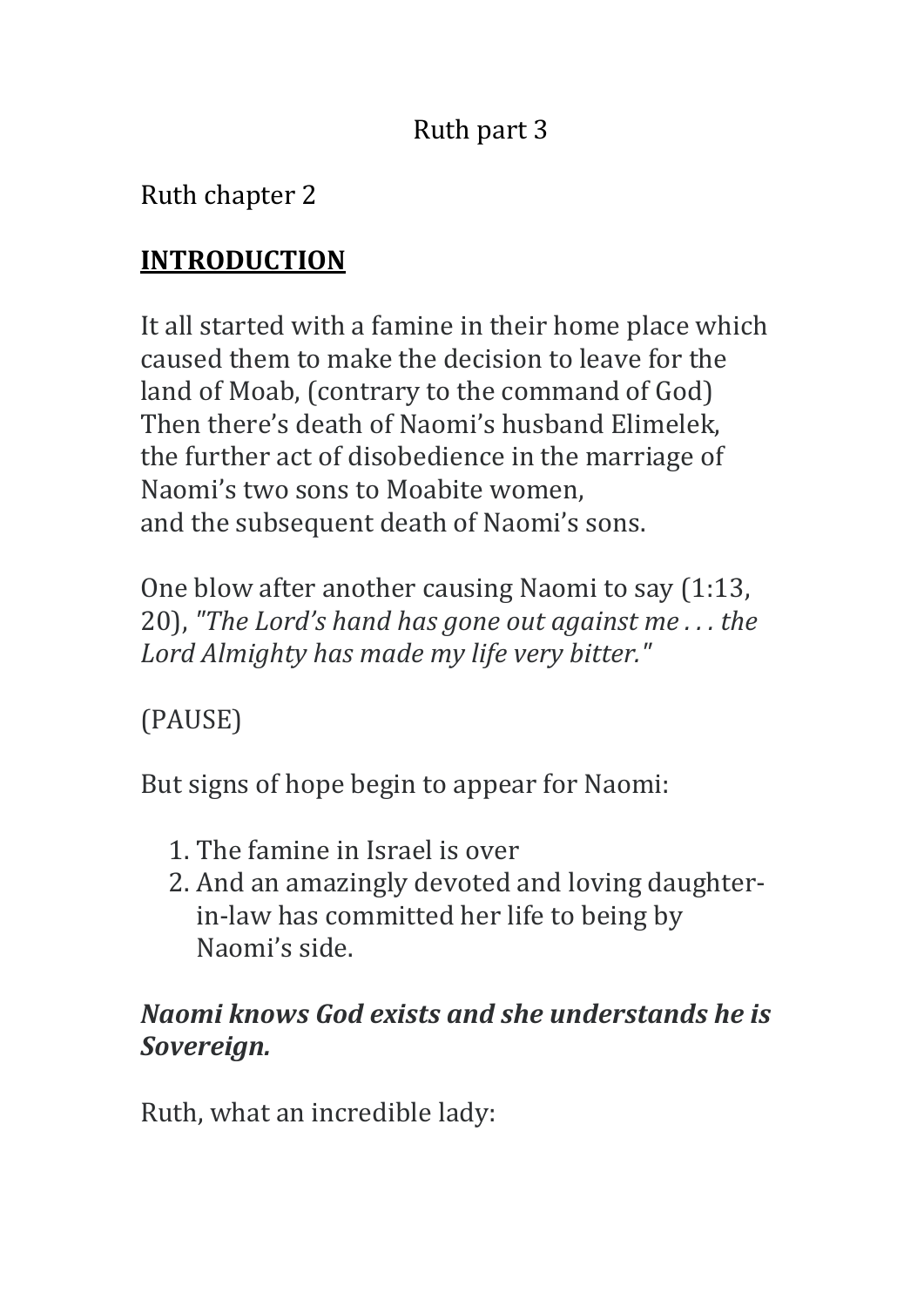- A woman with faith that sees beyond the present bitter setbacks. 

- A woman free from the so-called securities and comforts of the world and her home.

- A woman with the courage to venture into the unknown with God.

- A woman with radical commitment to the only true and living God.

(PAUSE)

We ended last time with devoted Ruth and bitter Naomi settling in Bethlehem.

And what a difference a day makes!

Here in chapter 2 the mercy of God becomes so obvious that even Naomi will see it.

LET'S READ the next part of the story.

Ruth ch 2

[1] Now Naomi had a relative on her husband's side, *from the clan of Elimelech, a man of standing, whose name* was Boaz. [2] And Ruth the Moabitess said to *Naomi, "Let me go to the fields and pick up the leftover grain behind anyone in whose eyes I find favor.* "*Naomi* said to her, "Go ahead, my daughter." [3] So she went *out and began to glean in the fields behind the harvesters. As it turned out, she found herself working in a field belonging to Boaz, who was from the clan of Elimelech.* [4] Just then Boaz arrived from Bethlehem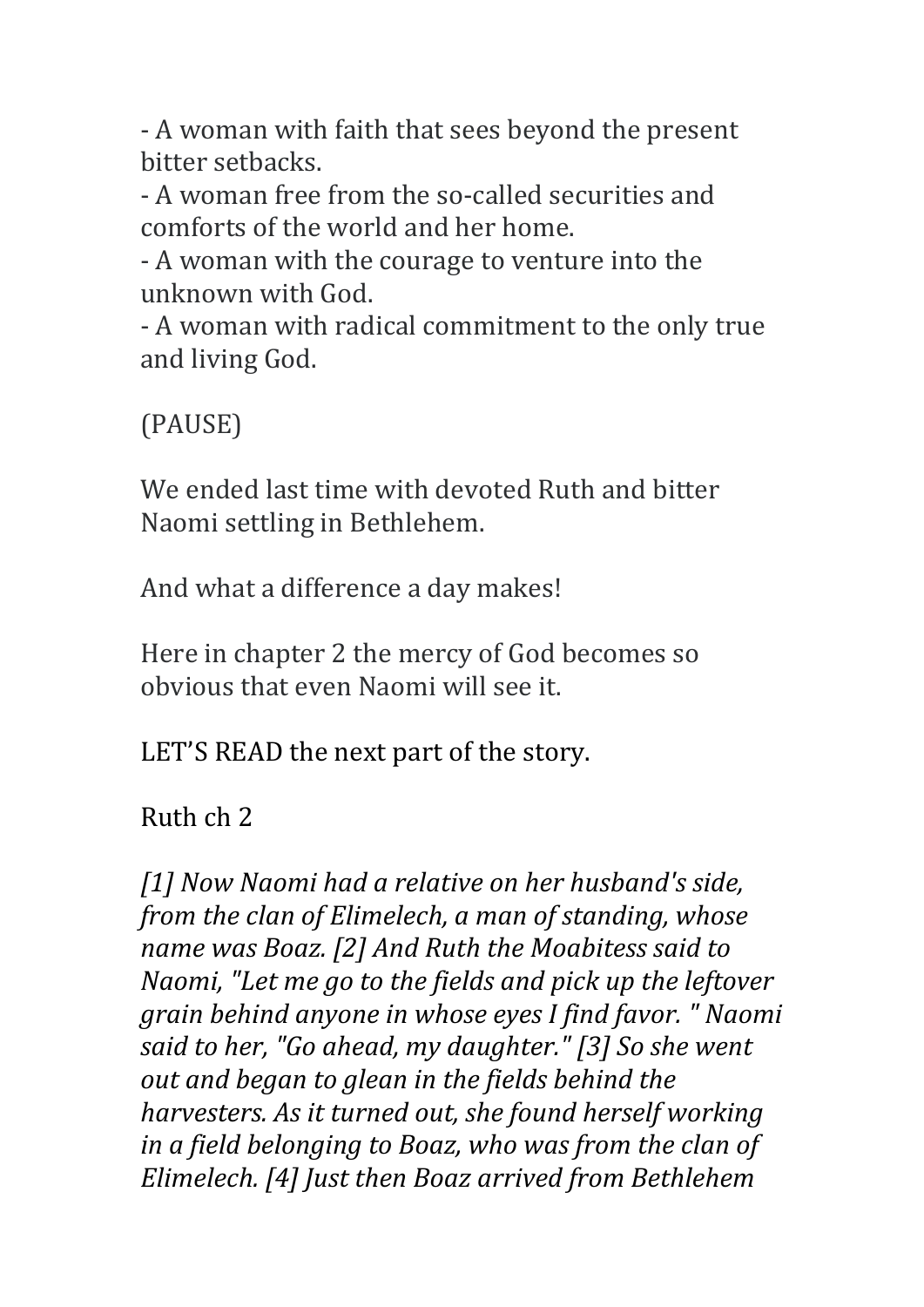and greeted the harvesters, "The Lord be with you!" "The Lord bless you! " they called back. [5] Boaz asked *the foreman of his harvesters, "Whose young woman is* that?" [6] The foreman replied, "She is the Moabitess *who came back from Moab with Naomi.* [7] She said, *'Please let me glean and gather among the sheaves behind the harvesters.' She went into the field and has worked steadily from morning till now, except for a short rest in the shelter."* [8] So Boaz said to Ruth, "My daughter, listen to me. Don't go and glean in another *field and don't go away from here. Stay here with my* servant girls. [9] Watch the field where the men are *harvesting, and follow along after the girls. I have told the men not to touch you. And whenever you are thirsty, go and get a drink from the water jars the men have filled."* [10] At this, she bowed down with her face to the ground. She exclaimed, "Why have I found such *favor in your eyes that you notice me---a foreigner?* " [11] Boaz replied, "I've been told all about what you *have done for your mother-in-law since the death of your* husband---how you left your father and mother and your homeland and came to live with a people you did not know before. [12] May the Lord repay you for *what you have done. May you be richly rewarded by the* Lord, the God of Israel, under whose wings you have *come to take refuge.* " [13] "May I continue to find *favor in your eyes, my lord," she said.* "You have given *me comfort and have spoken kindly to your servant--though I do not have the standing of one of your servant girls."* [14] At mealtime Boaz said to her, "Come *over here. Have some bread and dip it in the wine* vinegar." When she sat down with the harvesters, he offered her some roasted grain. She ate all she wanted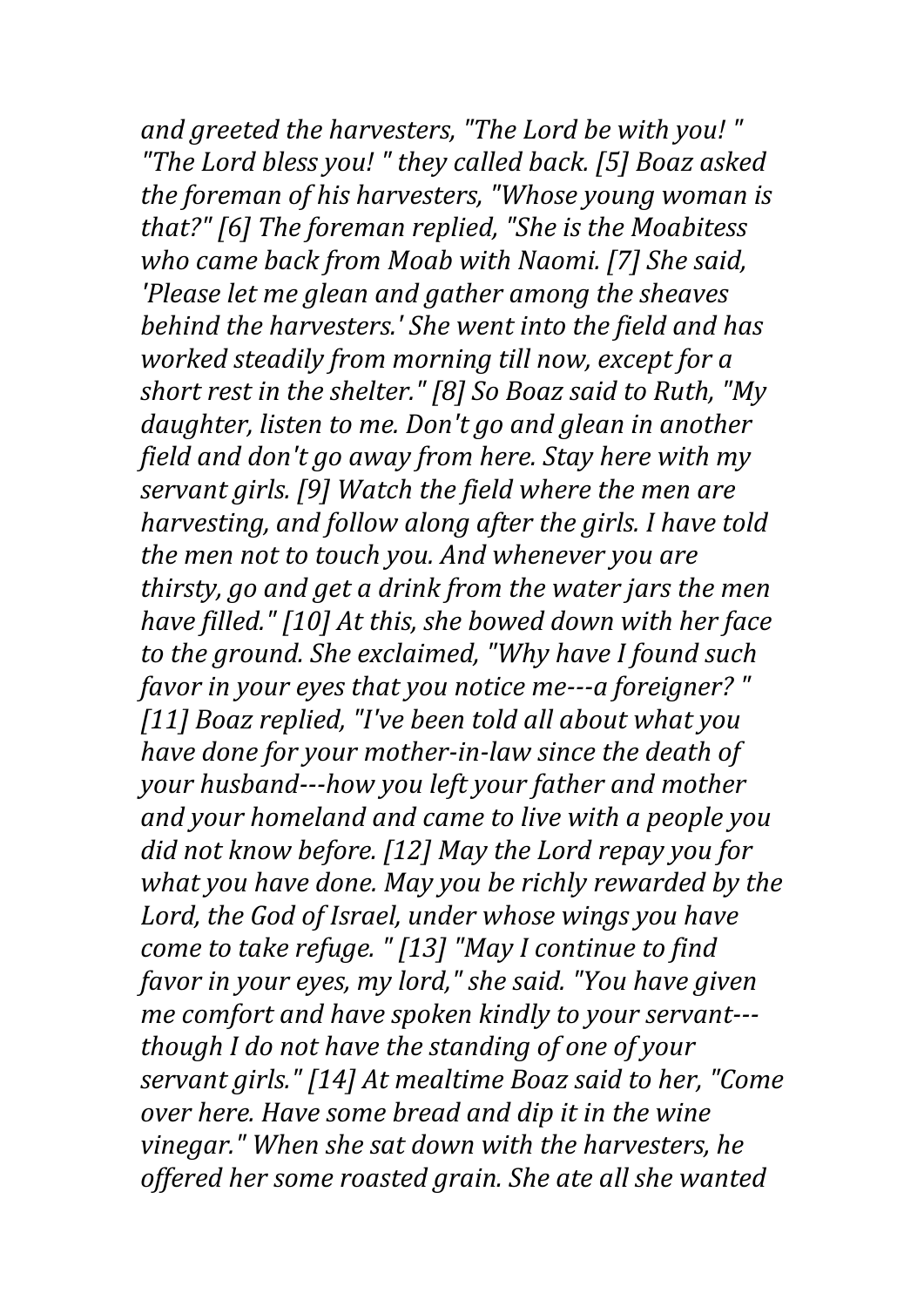and had some left over. [15] As she got up to glean, *Boaz gave orders to his men, "Even if she gathers among the sheaves, don't embarrass her.* [16] Rather, pull out some stalks for her from the bundles and leave *them for her to pick up, and don't rebuke her."* [17] So *Ruth gleaned in the field until evening. Then she* threshed the barley she had gathered, and it amounted to about an ephah. [18] She carried it back to town, and her mother-in-law saw how much she had *gathered.* Ruth also brought out and gave her what she *had left over after she had eaten enough.* [19] Her *mother-in-law asked her, "Where did you glean today? Where did you work? Blessed be the man who took* notice of you! " Then Ruth told her mother-in-law *about the one at whose place she had been working. "The name of the man I worked with today is Boaz," she*  said. [20] "The Lord bless him!" Naomi said to her daughter-in-law. "He has not stopped showing his *kindness to the living and the dead."* She added, "That *man is our close relative; he is one of our kinsman*redeemers. " [21] Then Ruth the Moabitess said, "He even said to me, 'Stay with my workers until they finish *harvesting all my grain.' "* [22] Naomi said to Ruth her daughter-in-law, "It will be good for you, my daughter, *to go with his girls, because in someone else's field you might be harmed."* [23] So Ruth stayed close to the servant girls of Boaz to glean until the barley and wheat harvests were finished. And she lived with her *mother-in-law.*

PRAY

## **MAIN SECTION**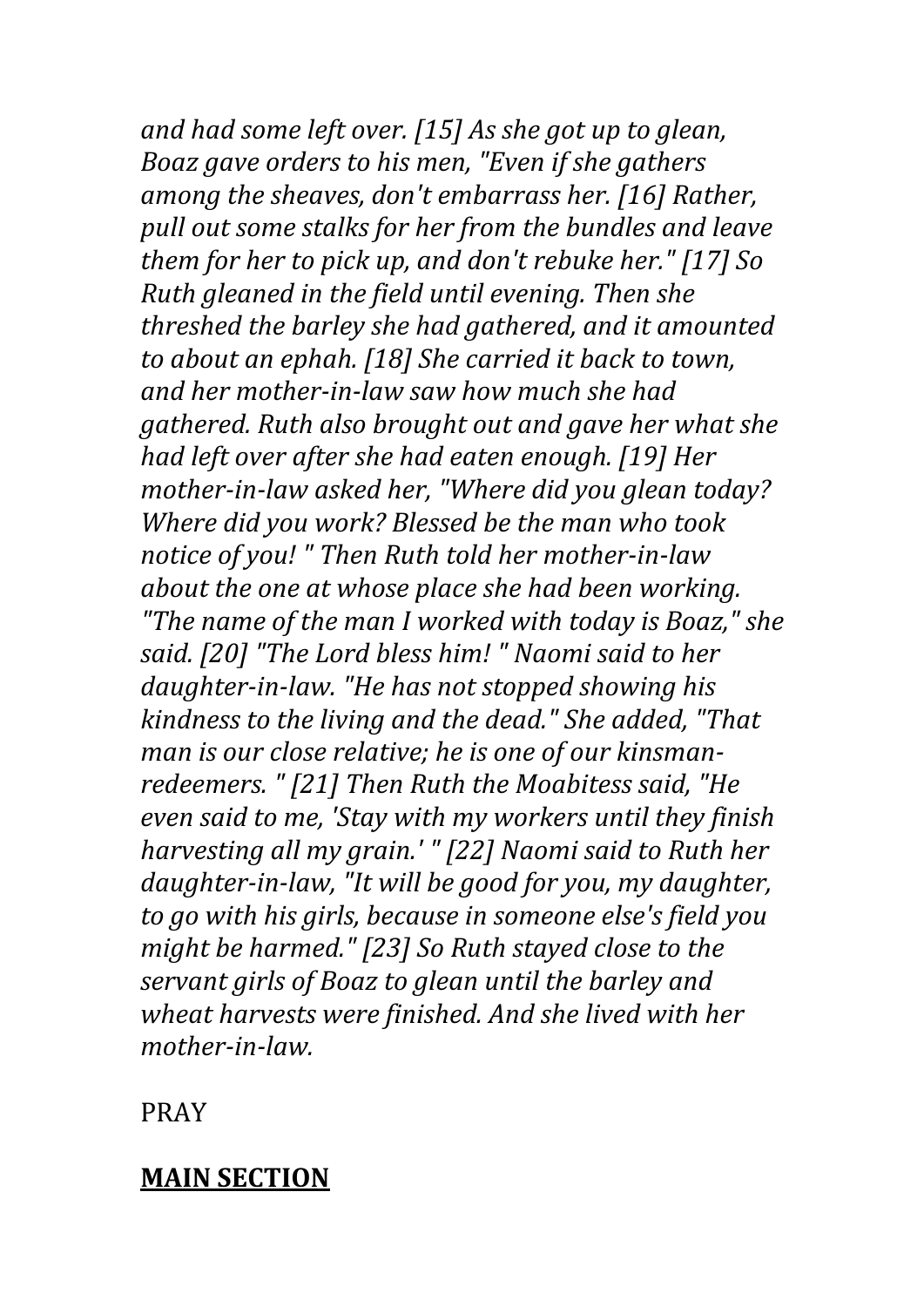In V1 we're introduced by the author to a relative of Naomi from her husband's side. His name is Boaz.

Ruth, committed to Naomi as she was, needs to make provision for Naomi and of course herself so she decides to glean in the fields; follow the harvesters as they cut and gather the crops, lifting the grain they had left behind—a perfectly legal and common practice in those days.

As it turned out...Ruth found herself working in a field *belonging to a man named Boaz, who was from the clan of Elimelek – ha! a relative!*

What an absolutely wonderful coincidence...that of all of the fields she could have visited Ruth should just happen to arrive at the field belonging to a relative!

What is a coincidence?

*" a remarkable concurrence of events or circumstances without apparent causal connection"*

Or 

"a striking occurrence of two or more events at one *time apparently by mere chance"*

Interestingly there's no word for coincidence in the Hebrew (the original language of the Old Testament).

In the Greek (the language of the New Testament) the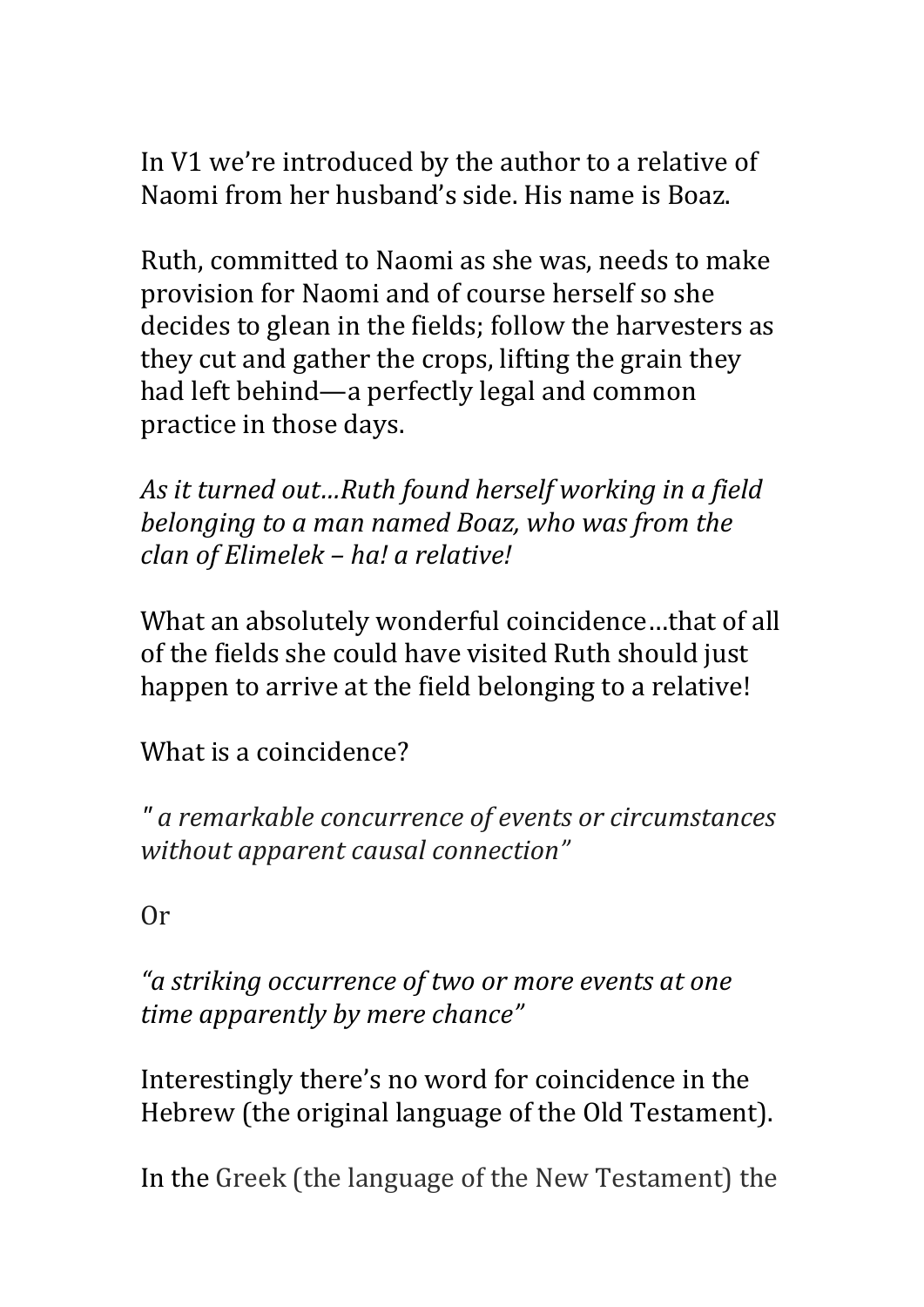word coincidence is a combination of two words: *sun* and *kurios*.

*Sun* means "together with," and *kurious* means "supreme in authority."

- "something that occurs together by (supreme in *authority) God's authority/providence."*

I like that! The ancient Greek language is so much more expressive than English.

I like this definition of coincidence: "a manifestation of God in our lives".

A reminder to us of the fact that He is in control and that *in all things He works for the good of those who love him, who have been called according to his purpose.*

# (PAUSE)

GOD has brought Ruth to a relative's field. And now in verse 4 we learn something about this relative, Boaz.

*Just then Boaz arrived from Bethlehem and greeted the harvesters "The Lord be with you!"*

Boaz unashamedly followed the Lord in every part of his life.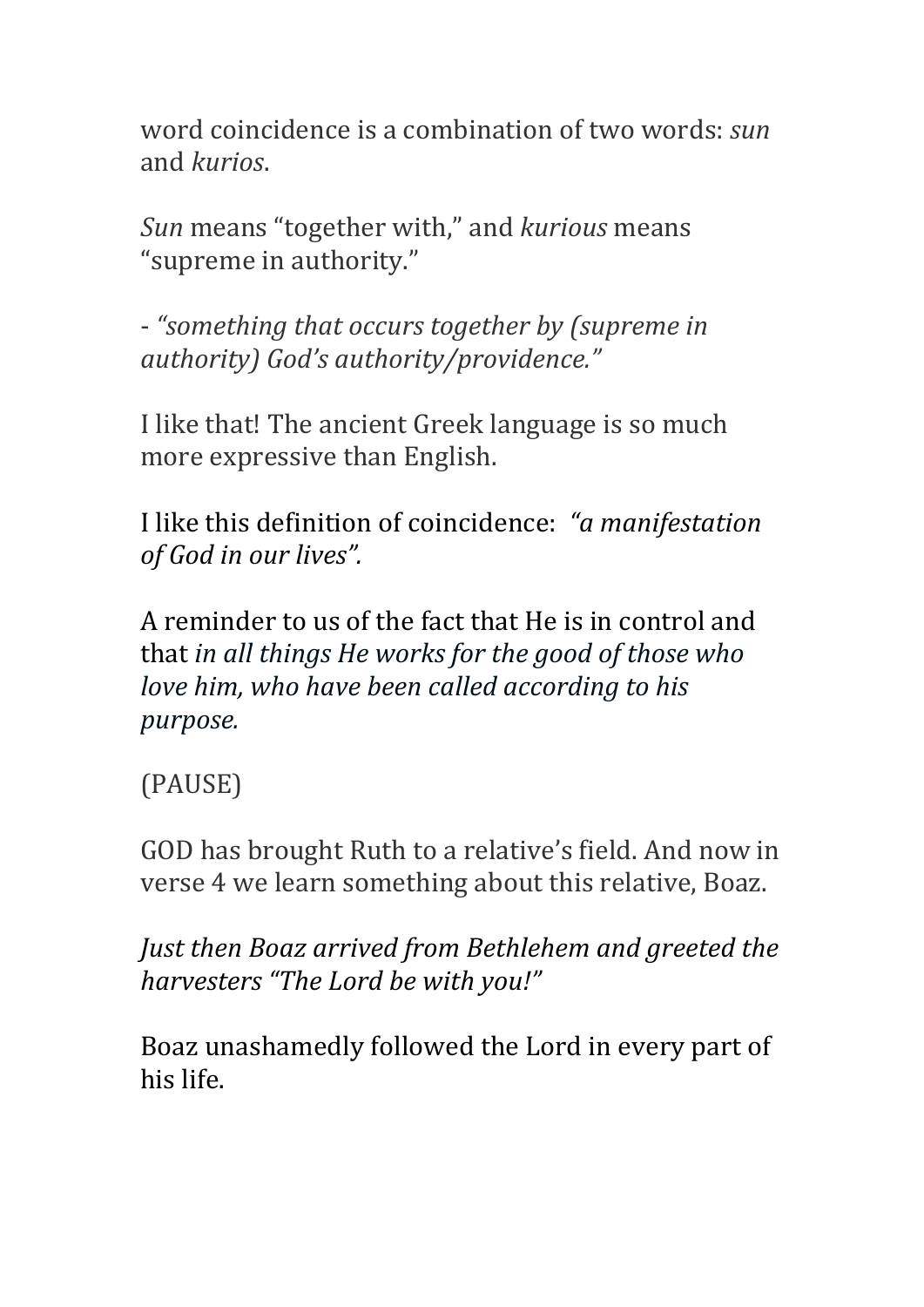There was no differentiation between the sacred and the secular, he lived out his life of obedience, praise and worship to God at all times.

He took God to work with him.

He understood the words of Psalm 139 [7] Where can I go from your Spirit? Where can I flee *from your presence?* [8] If I go up to the heavens, you *are there;* if *I* make my bed in the depths, you are there. [9] If I rise on the wings of the dawn, if I settle on the *far side of the sea,* [10] even there your hand will guide *me, your right hand will hold me fast.* 

#### APP

Many so-called believers are one thing at church on Sunday and quite another at work on Monday.

When you go into your office or into your lab or into shop or into your factory, what kind of person are you? Do you take the Lord with you?

## Boaz did.

He greeted those who were under his employment with a blessing "The Lord be with you". He's essentially saying "May God's presence and favour satisfy your soul".

And they returned the blessing to him *"The Lord bless*" *you"* (PAUSE) ...what a wonderful place to work!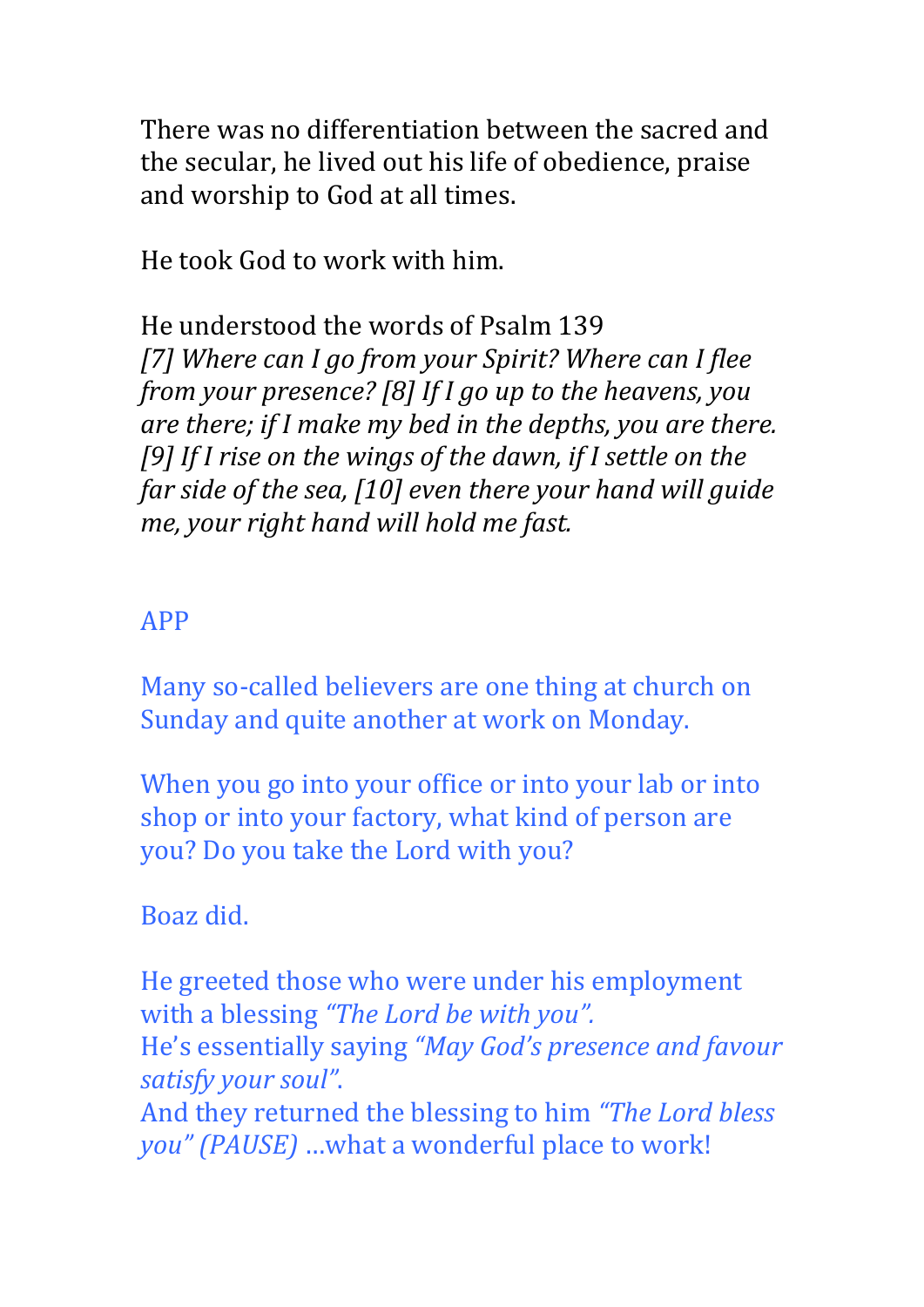# (PAUSE)

If you'd met Boaz for the first time and your wife when you got home said "well, what's he like? Is he tall is he short is he fat is he thin?" What would you say? You'd say - *He's a man of God. He turned up and he said "The Lord Bless you", and everyone shouted* back "and the Lord bless you too".

Boaz brings to the circumstance of every day life the one with whom he has been spending time!

Like Naomi, Boaz knew the Lord!

(PAUSE)

Our faith in God should be evident to all...it's not just for church on Sunday, but at work tomorrow morning too.

## (PAUSE)

This relative Boaz is a godly man.

He knows his team and he's aware of the arrival of a new face.

And seeing this new face (perhaps a pretty face), he says to the foreman:

*V5*

*Whose young woman is that?* And the foreman replied, "She is the Moabitess who came back from Moab with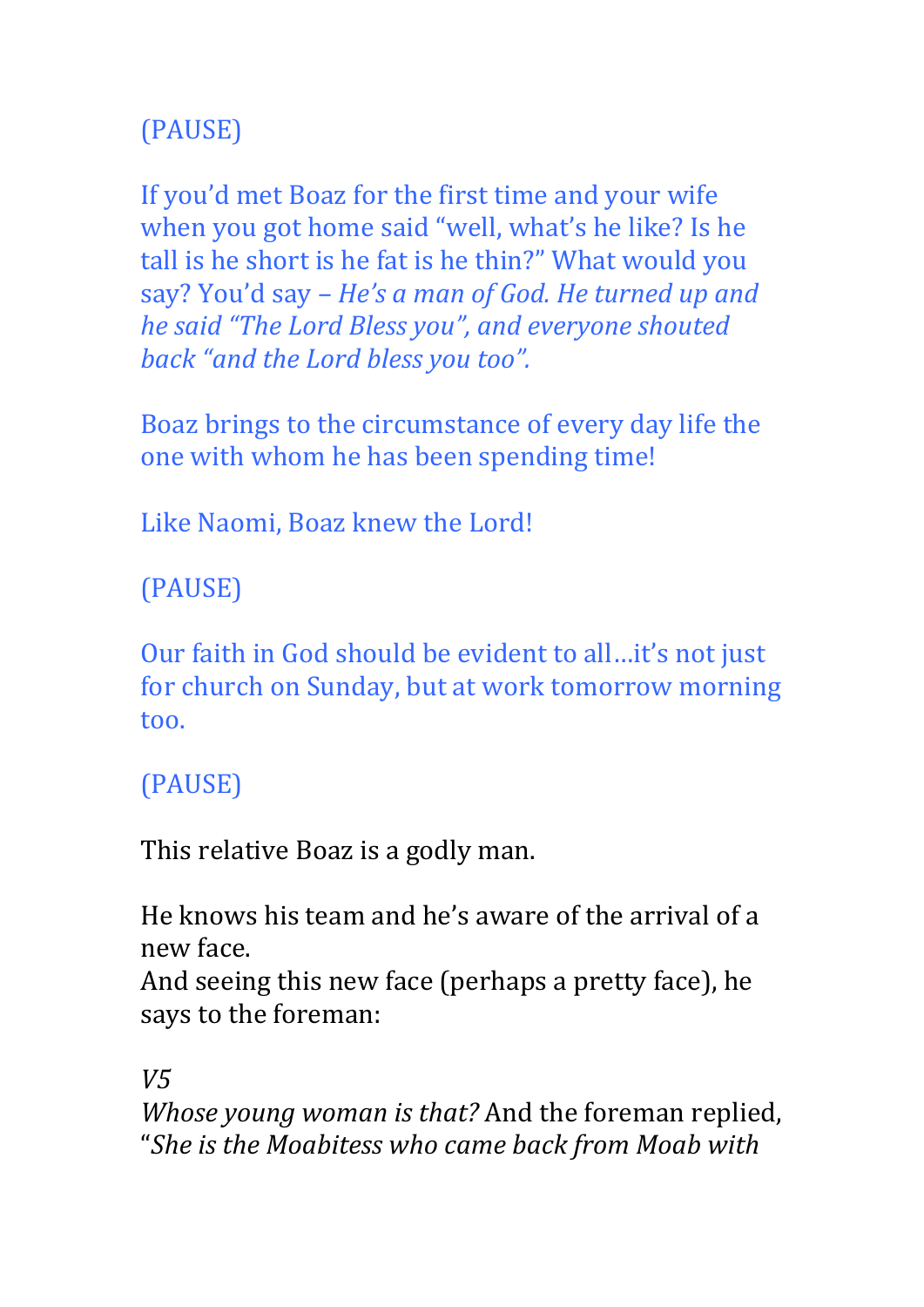*Naomi. She said 'please let me glean and gather among the sheaves, behind the harvesters.'*

And this tells us something more about Ruth, it tells us of her humility – although it was her right as a foreigner and as a stranger in poverty to go and glean among the sheaves, she actually came and asked for permission to do so.

We also learn she was committed and faithful in her work

## V7

*She went into the field and has worked steadily from morning till now, except for a short rest in the shelter.'* 

Boaz makes his way over to her and  $(v8)$  says

"My daughter listen to me. Don't go and glean in another field and don't do away from here. Stay here with my servant girls. Watch the field where the men are harvesting, and follow along after the girls. I have told the men not to touch you. And whenever you are *thirsty, go and get a drink from the water jars the men have filled.*

Boaz promises to protect Ruth and to provide for her, and I can't help but see this as a foreshadow of one who would come to give ultimate protection and provision. As Jesus said to the Samaritan woman at the well – *I will give you water, "Everyone who drinks this* water [the water that you are here to draw from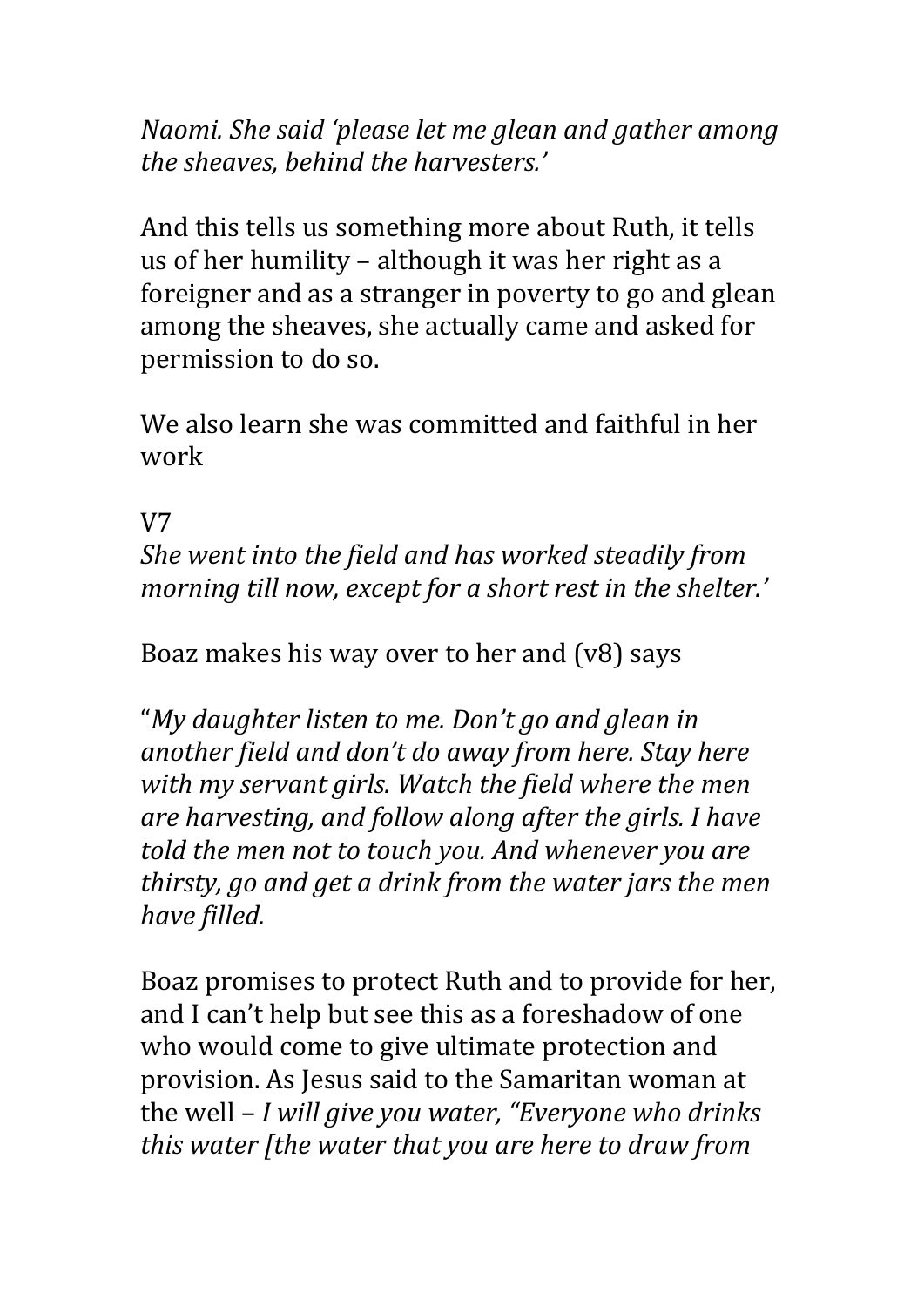*the welll will be thirsty again, but whoever drinks the water I aive them will never thirst."* 

(PAUSE)

Ruth's response to Boaz's kindness comes in verse 10:

*…she bowed down with her face to the ground.* She exclaimed, "Why have I found such favour in your eyes *that you notice me – a foreigner?* 

*I'm* surprised you even speak to me Boaz.

Well,  $(V11)$  more evidence of the talk that took place in Bethlehem - apparently Boaz already knows about Ruth and what she has done for her mother-in-law since the death of her husband, how she left her Father and mother and came to live with a people she didn't know.

And so Boaz prays a prayer of blessing upon Ruth.

## V12

*May the Lord repay you for what you have done. May* you be richly rewarded by the Lord, the God of Israel, *under whose wings you have come to take refuge."* 

Ruth was staggered at what Boaz had said to her  $-$ ...after all she didn't even have the standing of one of his servant girls! She was a widow  $-$  a Moabite widow!

Yet there was more to come.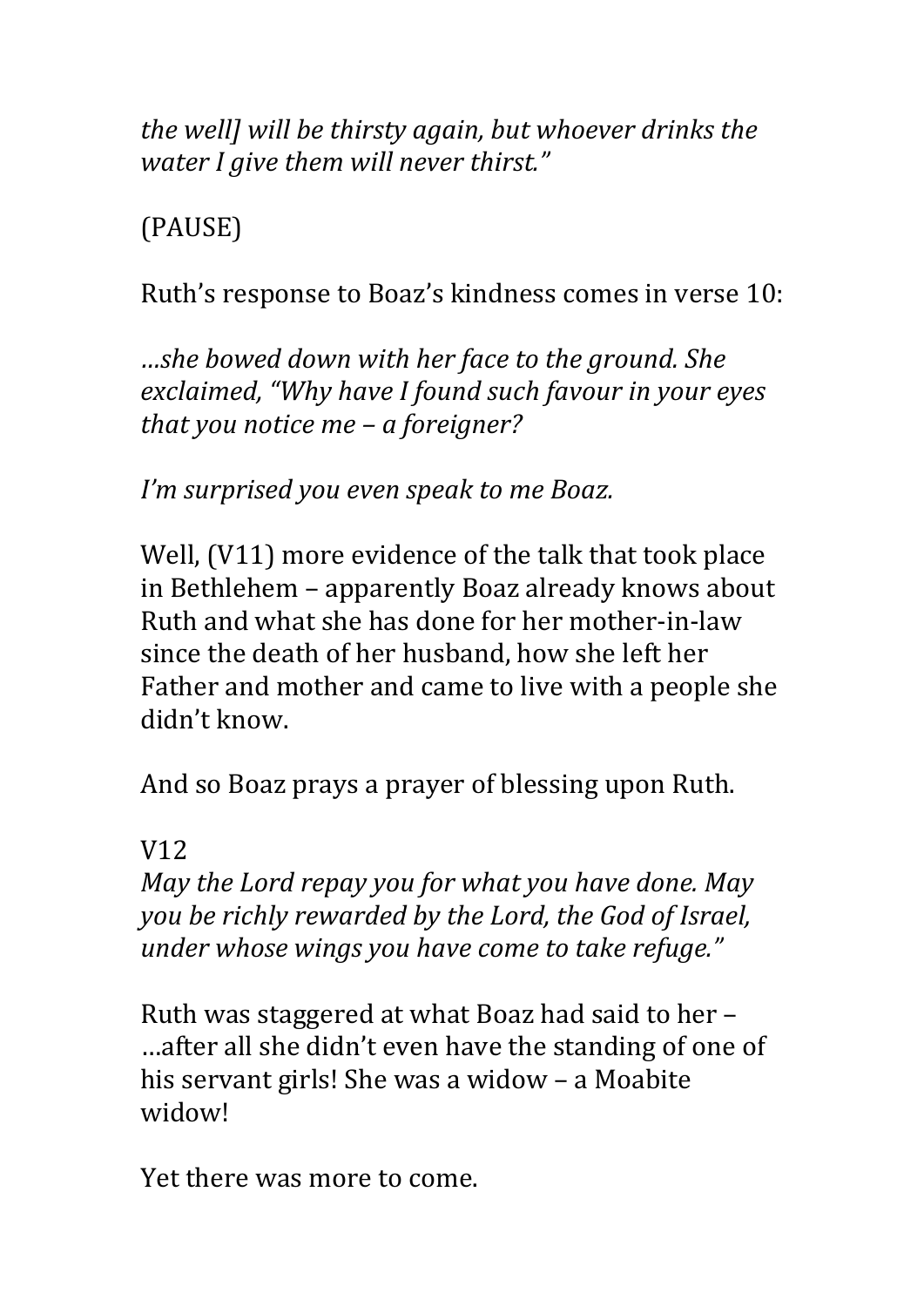## V14

At mealtime Boaz said to her, "Come over here. Have *some bread and dip it in the wine vinegar." When she* sat down with the harvesters, he offered her some *roasted grain.* She ate all she wanted and had some left *over.* As she got up to glean, Boaz gave orders to his *men, "Even if she gathers among the sheaves, don't embarrass her.* [16] Rather, pull out some stalks for her *from the bundles and leave them for her to pick up, and* don't rebuke her." [17] So Ruth gleaned in the field *until the evening. Then she threshed the barley she had gathered, and it amounted to about an ephah (about* 22 litres of grain!).

That was a huge amount of grain.

Not only had Ruth lifted everyone one of those stalks, but she threshed them all too, and bagged them and then carried the grain home to Naomi, faithful and committed as she was to her promise to care for Naomi…

…And when Naomi saw how much she had gathered – plus the left over food that Ruth couldn't eat, Naomi in v19 asked the obvious question.

#### V19

*Where did you glean today? Where did you work? Blessed be the man who took notice of you!"* 

Ruth told Naomi all about Boaz - the relative she had seemingly forgotten about.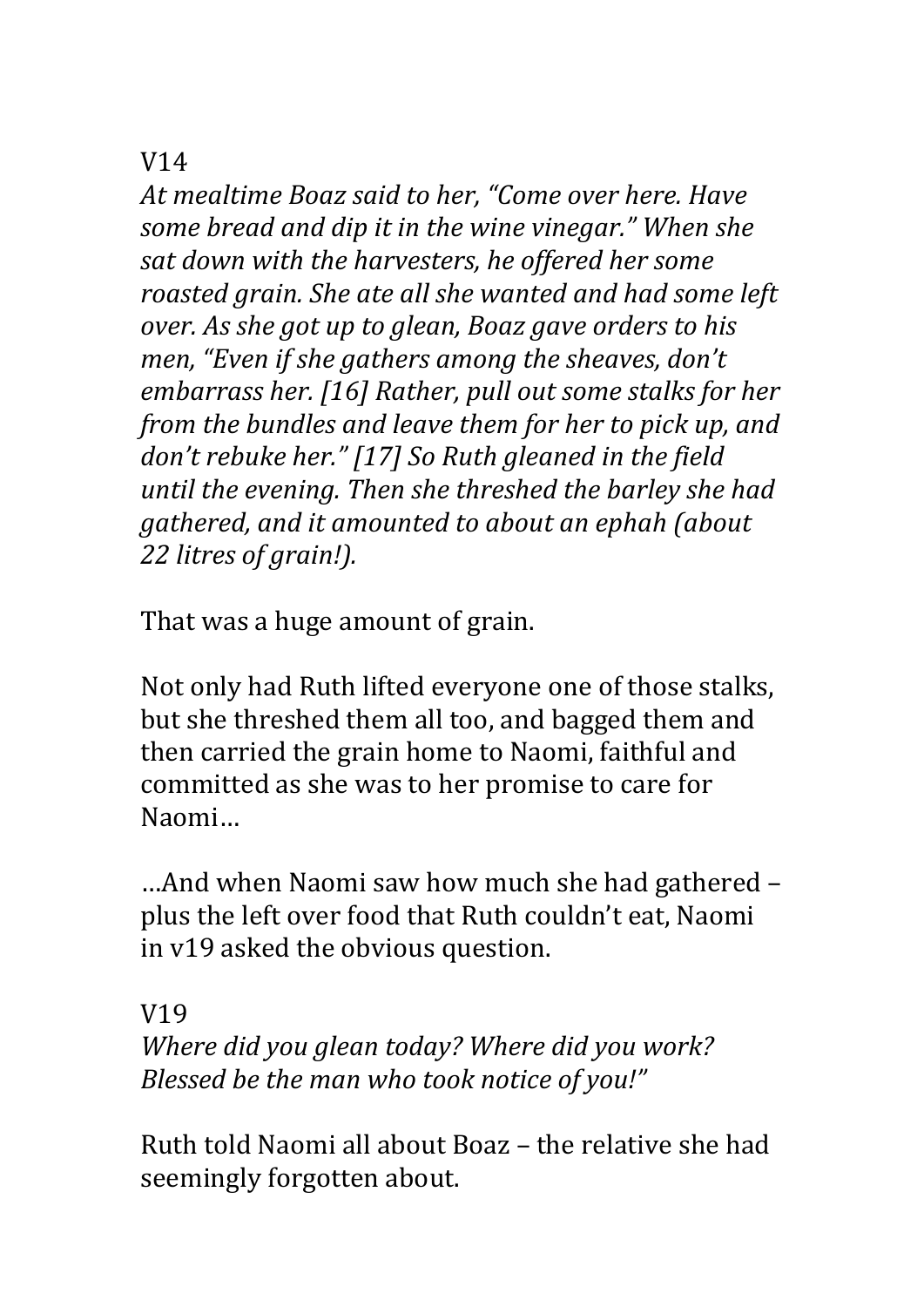Now she remembers him! Naomi remembers him now in V20 

*"May the Lord bless him! He has not stopped showing kindness to the living and the dead. (To us here and now and to our dead by caring for us in their absence*) That man is our close relative; he is one of our *kinsman-redeemers.* 

He's one of our kinsman redeemers?!?!?!? We'll be looking at the concept of Kinsman Redeemer tomorrow evening but in short - Boaz is a relative who could step in and take the place of Ruth's dead husband to continue the family line through her.

Naomi must have forgotten about him - all this talk of no hope for Ruth if she come to Bethlehem with her?!'

## (PAUSE)

Ruth told Naomi all about Boaz, and you can perhaps picture the scene "O Naomi, he was so lovely, so kind, *this is what he said to me - I'm not to glean anywhere else but in his field until the harvest is over".* 

Naomi of course thinks that's a great idea and she says:

It will be good for you, my daughter, to go with his girls, because in someone else's field you might be *harmed".*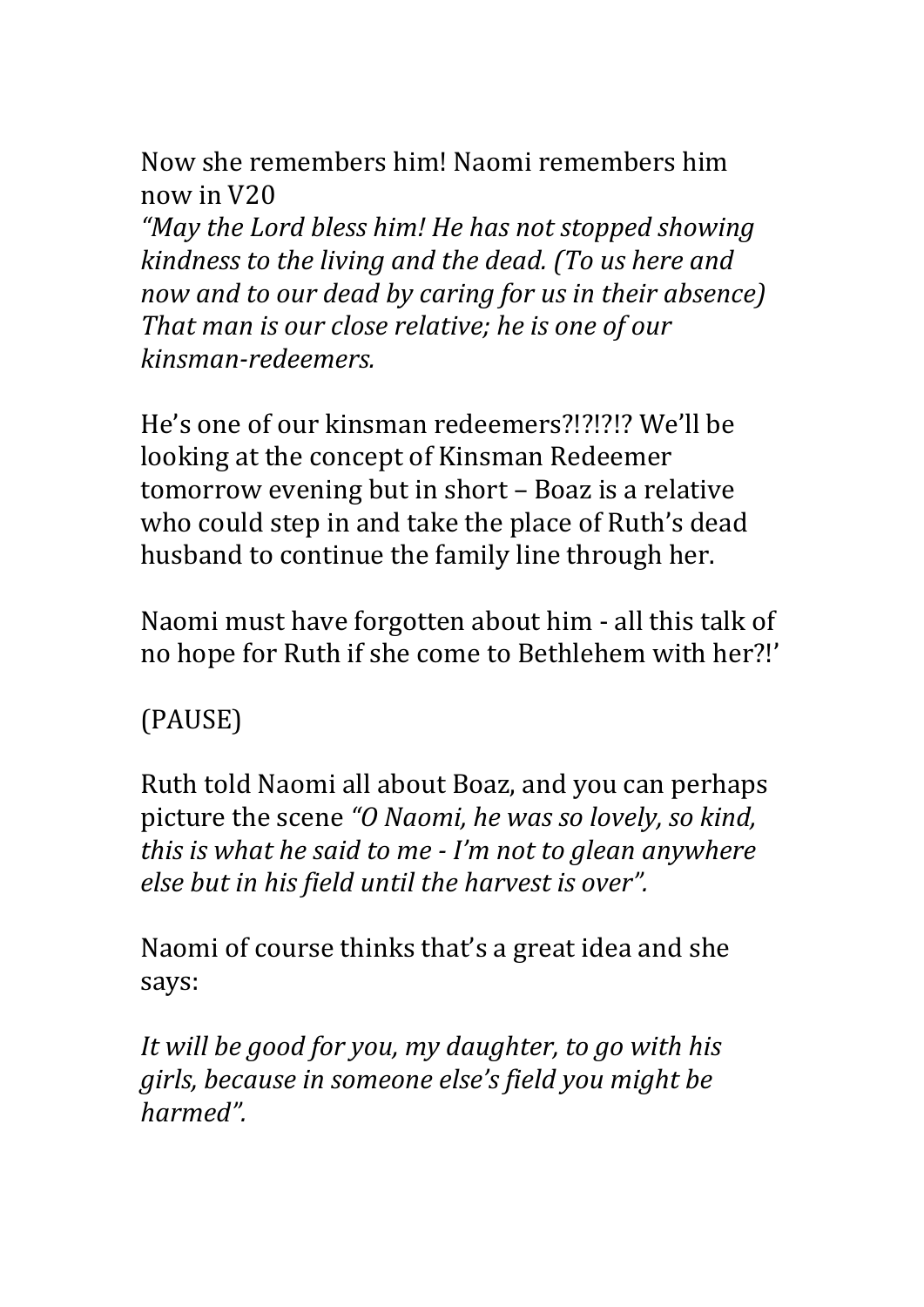So that's what Ruth does, she stays close to the servant girls of Boaz gleaning his fields until the barley and wheat harvests were finished. And she lived with her mother-in-law.

(PAUSE)

# CONCLUSION/APP

Through it all, famine, the pain of death and separation, pain and sadness, God is working everything according to the counsel of his will.

It's much easier to believe in the providence of God when the sun's shining and the bands playing and everything seems to be coming together nicely and there's a great sense of anticipation, excitement and general encouragement.

But providence is more difficult to handle and to accept in the face of death, perhaps the death of your husband and your two sons. It's at times like that the doctrine of providence stands up and demands attention. Are you really in control God? Yes He is.

# (PAUSE)

He's in control of the good times and the bad.

We need to hold on to this

... God's providential care is seen so clearly in this story.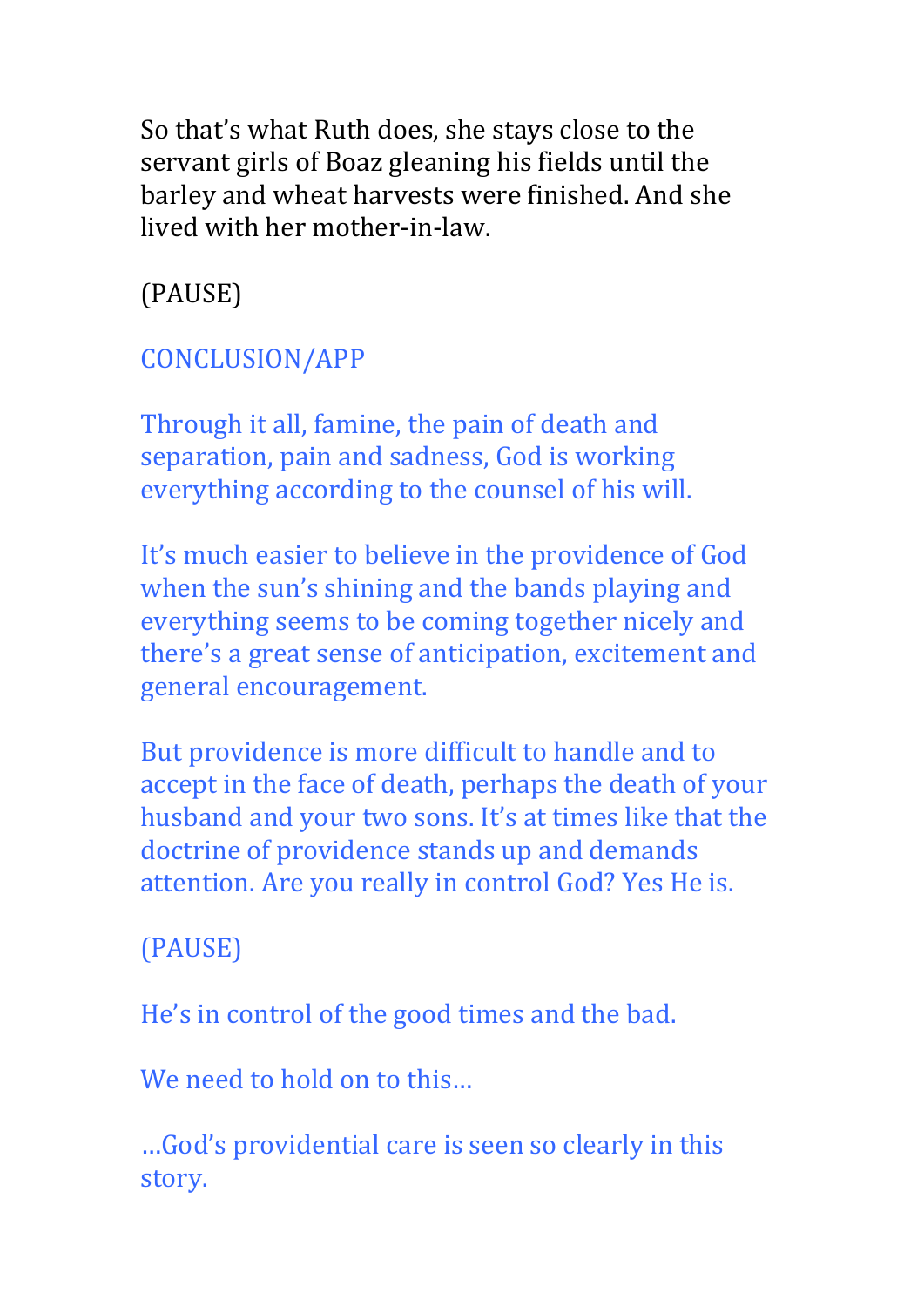When life appears, as it must have appeared to Naomi, to be simply a jumble of unconnected threads, it takes you to turn the tapestry round in order to see how they form the most beautiful picture.

## (PAUSE)

Every one of these undecipherable knots and threads are absolutely right and absolutely necessary for completion of the full picture

*Corrie ten boom wrote this poem:* 

*My life is but a weaving Between my God and me. I cannot choose the colors He weaveth steadily.*

*Oft' times He weaveth sorrow;* And I in foolish pride *Forget He sees the upper And I the underside.*

*Not'til the loom is silent* And the shuttles cease to fly *Will* God unroll the canvas And reveal the reason why.

*The dark threads are as needful In the weaver's skillful hand* As the threads of gold and silver *In the pattern He has planned*